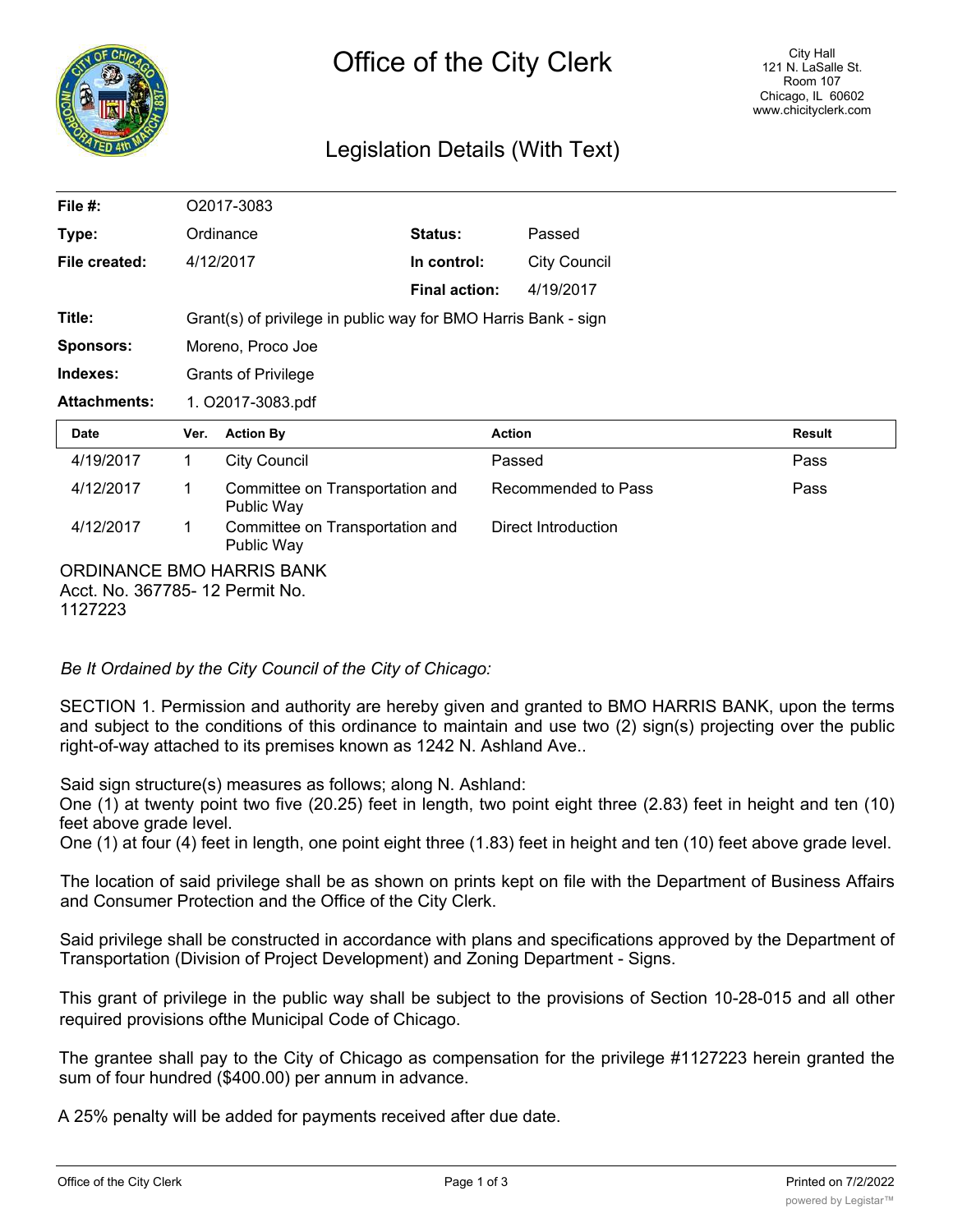The permit holder agrees to hold the City of Chicago harmless for any damage, relocation or replacement costs associated with damage, relocation or removal of private property caused by the City performing work in the public way.

Authority herein given and granted for a period of five (5) years from and after 02/15/2017.

Alderman

Proco Joe Moreno 1st Ward

Page 1

(Page 2 of 2)

Department of Business Affair s and Consumer Protection Small Business Center - Public Way Use Unit City Hall - 121 N LaSalle Street, Room 800 • Chicago, IL 60602 3I2-74-GOBIZ/312-744-6249 • (312) 744-1944 (TTY) liltp://ww\v citvorchicagH.org/hacp <http://citvorchicagH.org/hacp>

**03/29/2017**

Alderman Proco Joe Moreno Ward # 01 City of Chicago City Hall, Room 300 121 North LaSalle Street Chicago, Illinois 60602

Re: An ordinance to use and maintain a portion ofthe public right-of-way for two (2) sign(s) for BMO HARRIS BANK,